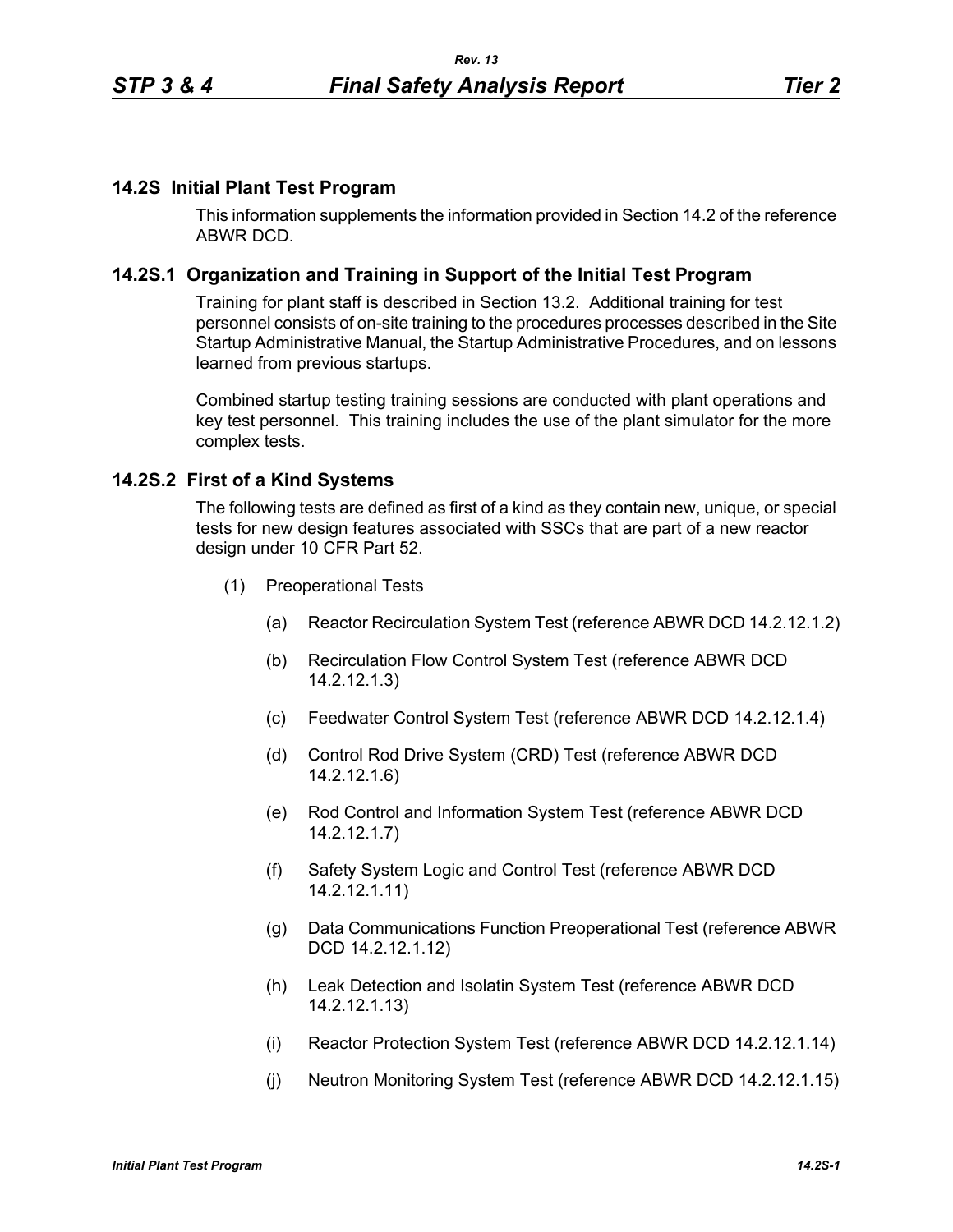- (k) Automatic Power Regulator Test (reference ABWR DCD 14.2.12.1.17)
- (l) Combustion Turbine Generator (reference ABWR DCD 14.2.12.1.45)
- (m) Steam Bypass and Pressure Control System Test (reference ABWR DCD 14.2.12.1.66)
- (2) Startup Testing
	- (a) Control Rod Drive System Performance (reference ABWR DCD 14.2.12.2.5)
	- (b) Neutron Monitoring Sytem Performance (reference ABWR DCD 14.2.12.2.6)
	- (c) Recirculation Flow Control (reference ABWR DCD 14.2.12.2.13)
	- (d) Plant Automation and Control (reference ABWR DCD 14.2.12.2.16)
	- (e) Loss of Feedwater Heating (reference ABWR DCD 14.2.12.2.28)
	- (f) Feedwater Pump Trip (reference ABWR DCD 14.2.12.2.29)
	- (g) Recirculation Pump Trip (reference ABWR DCD 14.2.12.2.30)
	- (h) Turbine Trip and Load Rejection (reference ABWR DCD 14.2.12.2.33)

## **14.2S.3 Overlap of Unit 3 Test Program with Unit 4 Test Program**

The project schedule indicates that the Unit 4 fuel load date is approximately 12 months later than that for Unit 3. Accordingly, the startup schedule indicates that Unit 3 will have completed most of the low and mid power testing before the preoperational program for Unit 4 commences. Unit 3 will be given priority should any additional personnel be required for initial startup testing. During the period of overlap, startup personnel will be allowed to work on both units.

## **14.2S.4 Testing Required to be Completed Prior to Fuel Load**

Table 14.2S-1 provides a cross-reference to each system preoperational test (or portion thereof) required to be completed before initial fuel loading, that is designed to satisfy the requirements for completing ITAAC in accordance with 10 CFR 52.99(a).

## **14.2S.12 Individual Test Descriptions**

Systems and features to be tested for the initial test program were identified in the reference ABWR DCD. At the time of DCD approval, it was recognized that there would be additional features and interfacing systems necessary to provide a complete test program. Using the screening criteria provided in Regulatory Guide 1.68, as well as the requirements identified in the reference ABWR DCD Subsection 14.2.13.1, the following test descriptions are provided. Testing of plant security systems will be in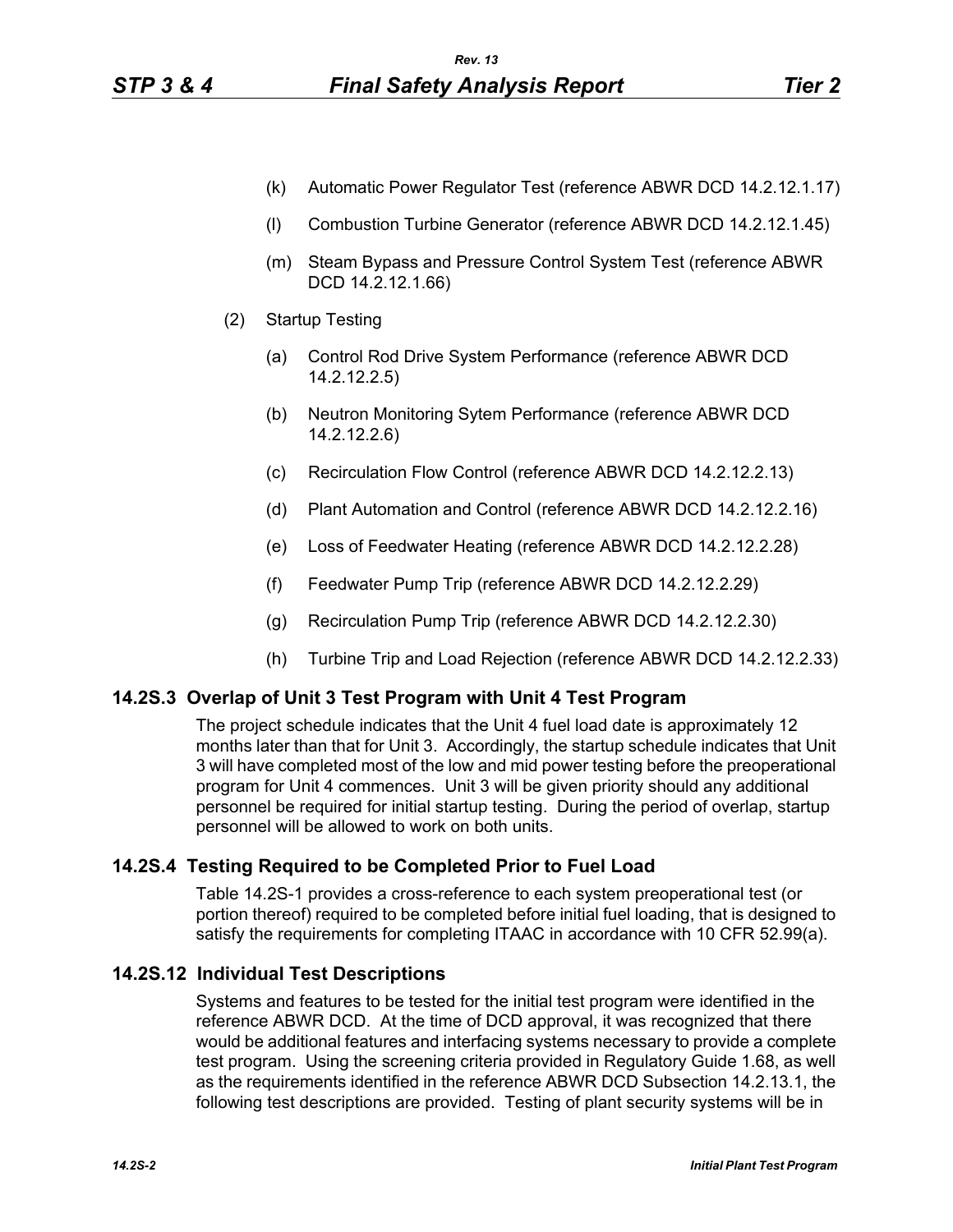accordance with the equipment vendor recommendations and applicable industry and regulatory requirements. These requirements are addressed in the security plan.

### **14.2S.12.1 Preoperational Testing**

### **14.2S.12.1.78 Makeup Water Purification Preoperational Test**

(1) Purpose

To verify the ability of the Makeup Water Purified (MUWP) System to provide an adequate reserve of condensate quality water for makeup to the Condensate Storage Tank, as makeup water for Reactor Building Cooling Water, Turbine Building Cooling Water, Diesel Generator Cooling Water, and for other uses as designed.

(2) Prerequisites

The construction tests have been successfully completed, and the SCG has reviewed the test procedure and approved the initiation of testing. Additional prerequisites include but are not limited to the following:

- (a) All system instrumentation shall be in accordance with the P&ID and Instrument Data Sheets and shall have been properly calibrated per the instrument supplier's instructions.
- (b) The applicable power sources to supply electric power to motors, control circuits and instrumentation shall be available, as required, to support the performance of this testing.
- (c) The system valve lineups shall have been completed in accordance with the applicable system operating procedures prior to the test.
- (d) The Instrument Air System and The MWP System shall be available for use in support of this test, as required.
- (e) A sufficient quantity of chemically acceptable water shall be available for performing this test.
- (3) General Test Methods and Acceptance Criteria

Performance shall be observed and recorded during a series of individual component and integrated system tests. These tests shall demonstrate that the MUWP System operates properly as specified in Subsection 9.2.10 and applicable MUWP System design specifications through the following testing:

(a) Proper operation of instrumentation and system controls in all combinations of logic and instrument channel trip.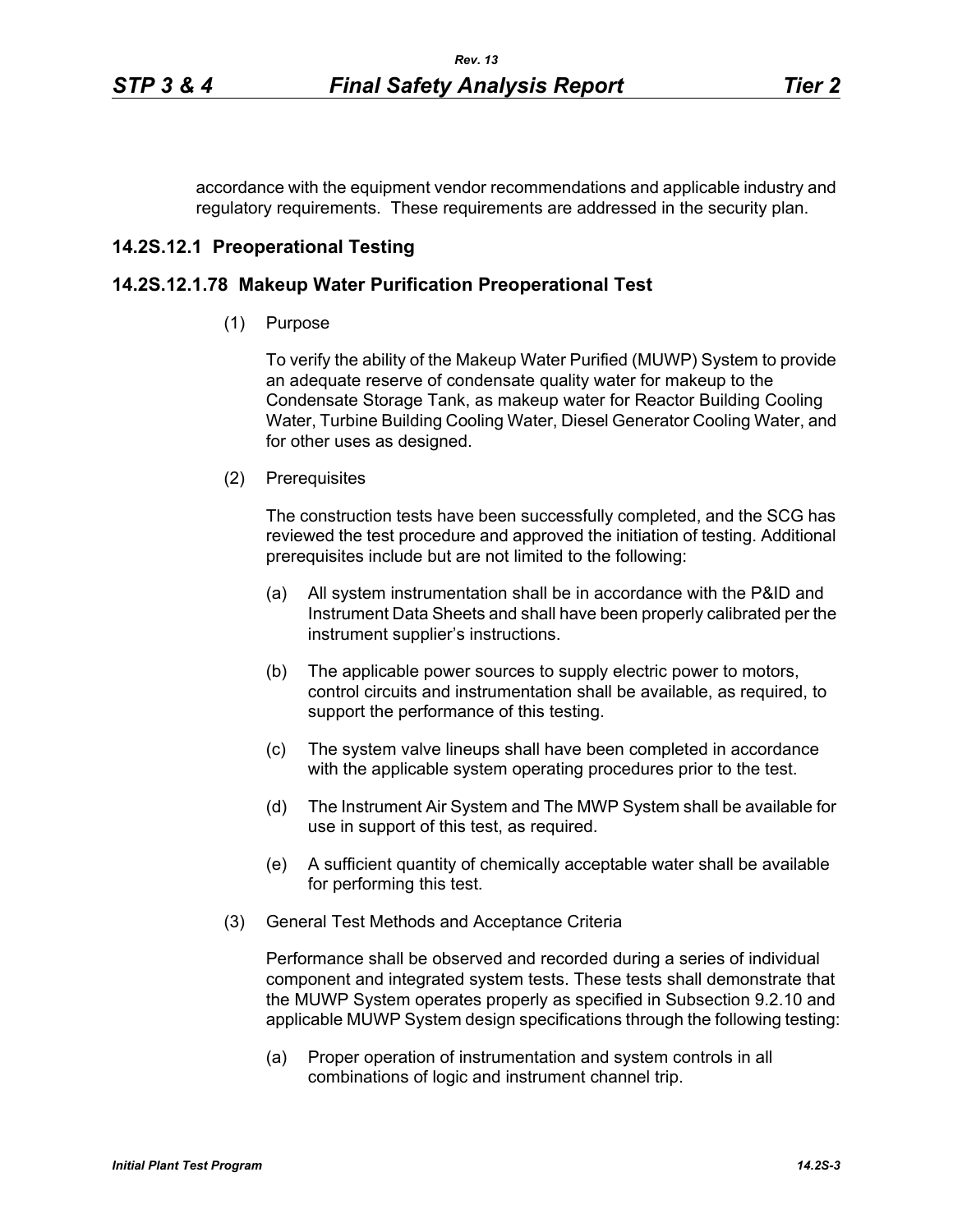- (b) Proper operation of permissive and prohibit interlocks including components subject to interlocking.
- (c) Verification of various component alarms used to monitor system operation and status, including condensate storage tank (CST) volume and/or level, for correct alarm actuation and reset.
- (d) Proper operation of freeze protection devices, if applicable.

#### **14.2S.12.1.79 Makeup Water Preparation Preoperational Test**

(1) Purpose

To verify the ability of the Makeup Water Preparation (MWP) System to provide an adequate quantity of makeup quality water for makeup to the Makeup Water Purified and Potable Water Systems, the condensate storage tank, the Reactor Building Cooling Water, Turbine Building Cooling Water and Diesel Generator Cooling Water Systems, and for other uses as designed.

(2) Prerequisites

The construction tests have been successfully completed, and the SCG has reviewed the test procedure and approved the initiation of testing. Additional prerequisites include but are not limited to the following:

- (a) All system instrumentation shall be in accordance with the P&ID and Instrument Data Sheets and shall have been properly calibrated per the instrument supplier's instructions.
- (b) The applicable power sources to supply electric power to motors, control circuits and instrumentation shall be available, as required, to support the performance of this testing.
- (c) The system valve lineups shall have been completed in accordance with the applicable system operating procedures prior to the test.
- (d) Instrument air system shall be available for use in support of this test, as required.
- (e) A sufficient quantity of chemically acceptable water shall be available for performing this test.
- (f) Temporary strainer screens shall be installed at the pump inlets of MWP throughout the test.
- (3) General Test Methods and Acceptance Criteria

Performance shall be observed and recorded during a series of individual component and integrated system tests. These tests shall demonstrate that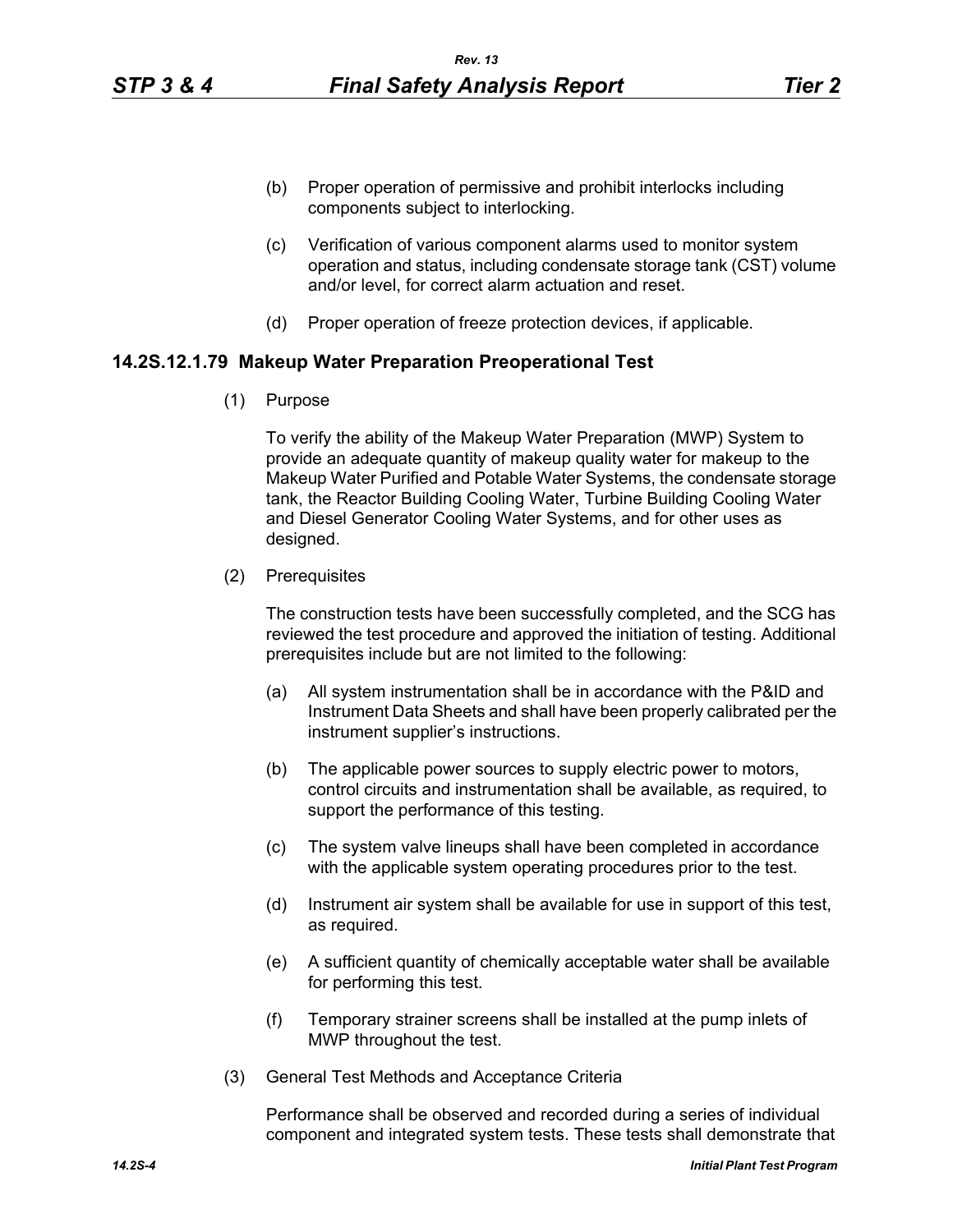the MWP System operates properly as specified in Subsection 9.2.8 and applicable MWP System design specifications through the following testing:

- (a) Proper operation of instrumentation and system controls in all combinations of logic and instrument channel trip.
- (b) Proper operation of permissive and prohibit interlocks including components subject to interlocking.
- (c) Verification of various component alarms used to monitor system operation and status, including condensate storage tank (CST) volume and/or level, for correct alarm actuation and reset.
- (d) Proper operation of freeze protection devices, if applicable.
- (e) Verification that each unit of the MWP pumps can be operated normally during the following system operation tests:
	- (i) System operation test to confirm pump performance including: stable operation condition, pump discharge pressure comparison against the shop test pump curve, and the ability to provide desired flow rates to each applicable system and/or component.
	- (ii) Pump minimum flow test to confirm a stable pump operation and ability to operate continuously with pump discharge valve in the closed position.
	- (iii) Standby pump automatic start test to confirm auto start feature of a standby pump upon the trip of a running pump.

### **14.2S.12.1.80 Electrical Switchyard System Preoperational Test**

(1) Purpose

To verify the ability of the Electrical Switchyard System to provide a means for supplying offsite AC power to safety-related and non-safety-related equipment including normal and standby lighting systems, via the appropriate distribution network(s).

(2) Prerequisites

The construction tests for the individual components associated with the Switchyard System have been successfully completed, and the SCG has reviewed the test procedure and approved the initiation of testing. All the necessary permanently installed and test instrumentation shall have been properly calibrated and be operational. Appropriate electrical power sources shall be available for remote control, parameter information and annunciators associated with the electrical power distribution system. Adequate ventilation to both switchgear and battery rooms shall be available and operational. The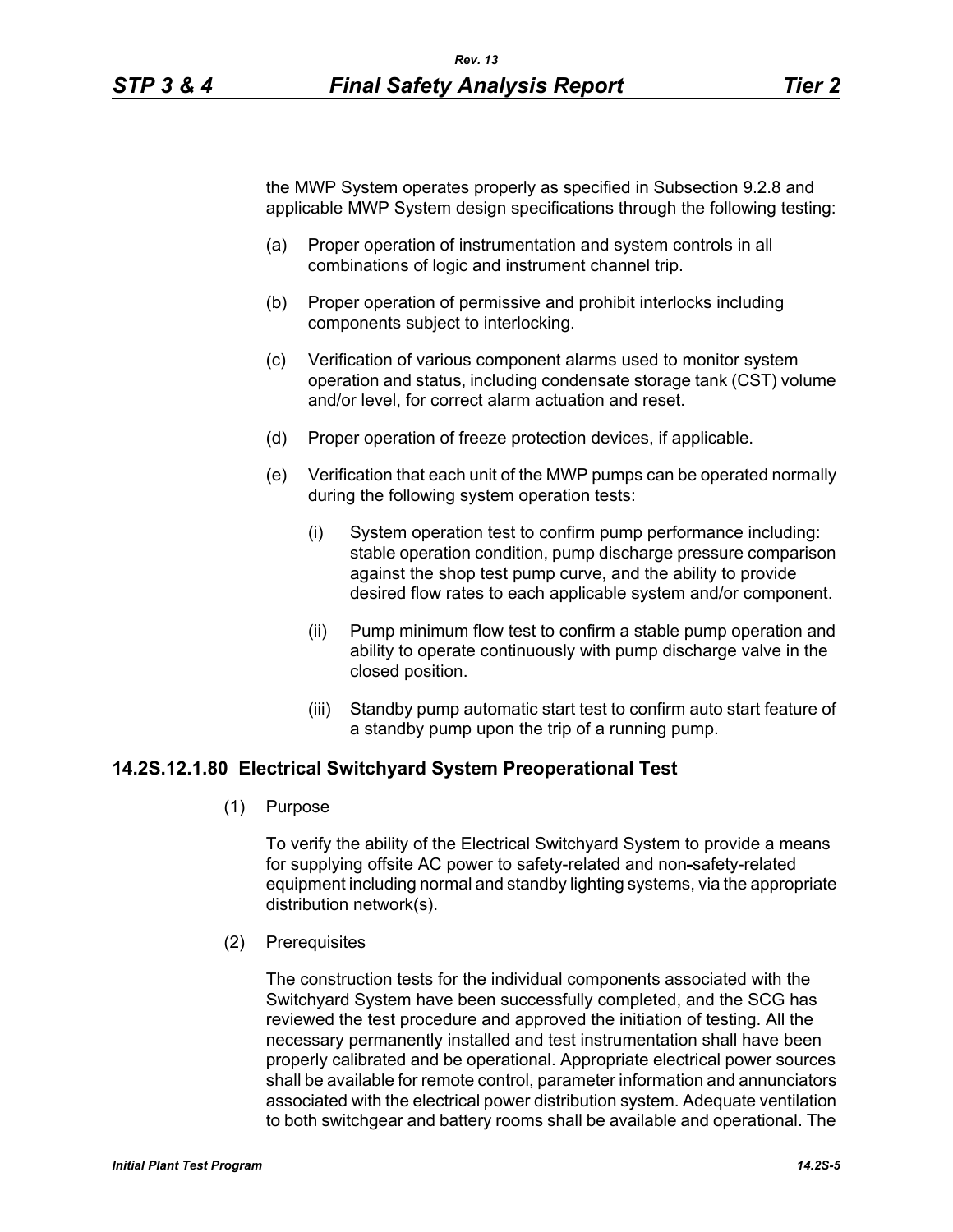portion of Fire Protection System covering the switchyard areas shall be available for use. Additionally, the plant EPDS (13.8kV and 4.16 kV power) shall be installed prior to this test.

(3) General Test Methods and Acceptance Criteria

The capability of the switchyard system to provide power to plant loads under various plant operating conditions and via normal and alternate paths will be demonstrated.

- (a) Proper operation of relaying and logic.
- (b) Proper operation of equipment protective devices, including permissive and prohibit interlocks.
- (c) Verification of various component alarms used to monitor system and equipment status for correct alarm actuation and reset.
- (d) Proper operation and load carrying capability of breakers, switchgear, transformers, and cables.
- (e) Sufficient level of redundancy and electrical independence as specified for each application.
- (f) Capability to transfer between onsite and offsite power sources as per design.
- (g) Acceptable voltage and frequency variations between no load and full load conditions in accordance with Subsection 8.2.3. Verification of voltage and frequency variations can be performed in startup test stage since insufficient loads are supplied by these buses during preoperational test stage.

# **14.2S.12.1.81 Personnel Monitors and Radiation Survey Instruments Preoperational Test**

(1) Purpose

Personnel contamination monitor and radiation survey instrument testing verifies that the devices operate in accordance with their intended function in support of the radiation protection program, as described in Chapter 12.

(2) Prerequisites

Personnel contamination monitors, radiation survey instruments, and appropriate sources are on-site.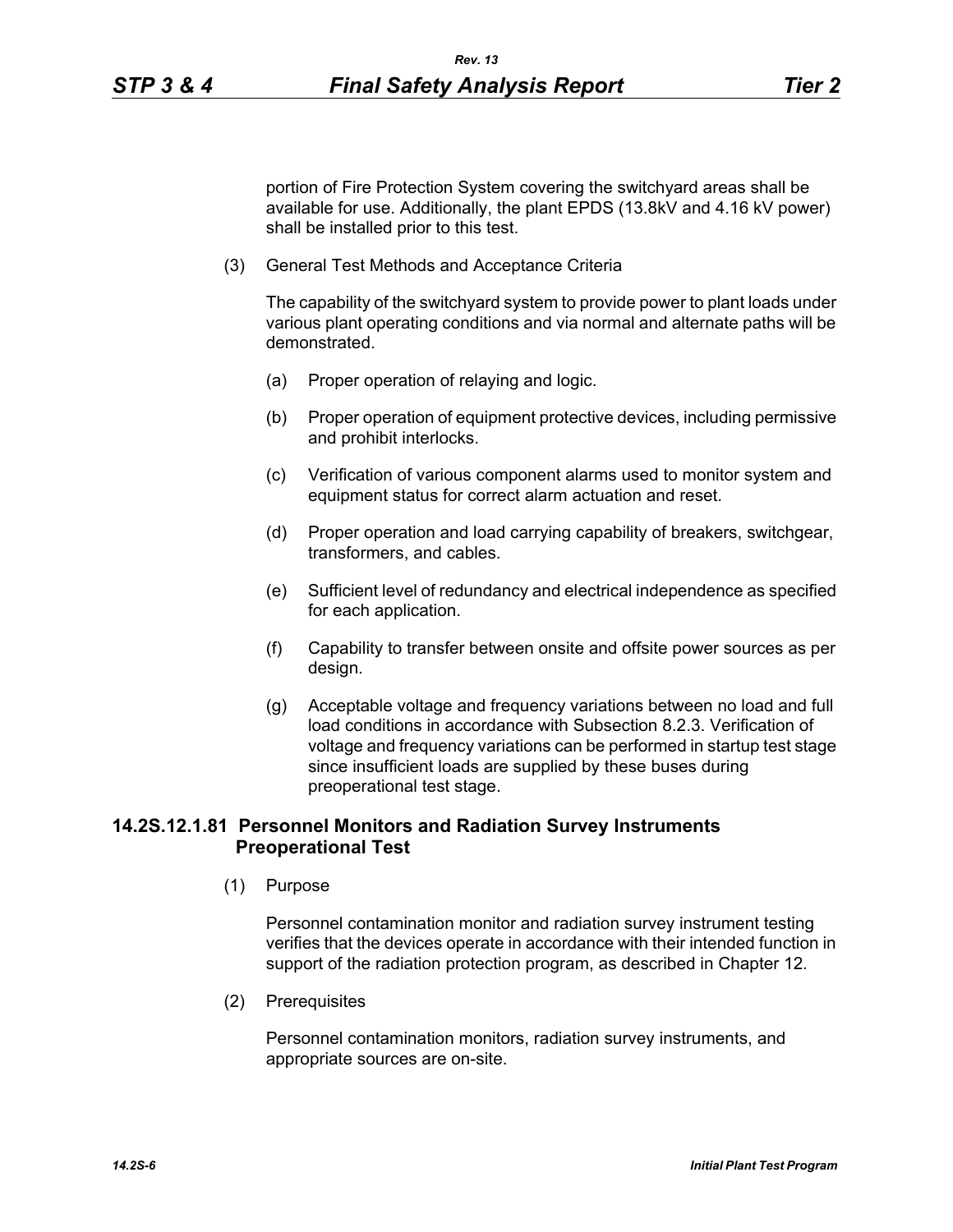(3) General Test Methods and Acceptance Criteria

The personnel contamination monitors and radiation survey instruments are source checked, tested, maintained, and calibrated in accordance with the manufacturers' recommendations or industry standards. The contamination monitor and instrument tests include:

- (a) Proper function of the monitors and instruments to respond to radiation is verified, as required.
- (b) Proper operation of instrumentation controls, battery, and alarms, if applicable.
- (c) Proper functioning of laboratory equipment used to analyze or measure radiation levels and radioactive concentrations.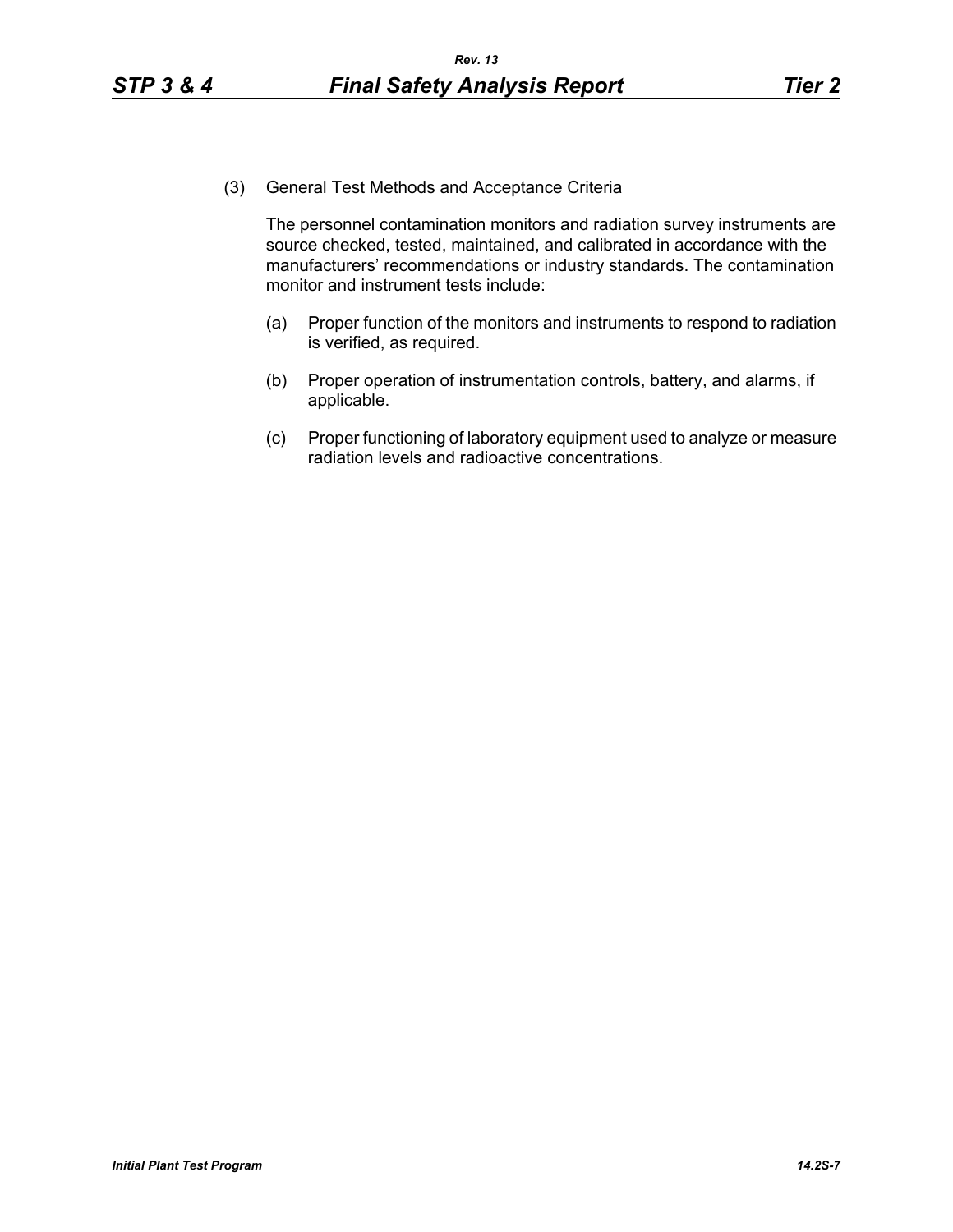| MIIII IIEI 7 IESI DESCHINIUIIS                                    |                                                                                                                        |                            |  |  |
|-------------------------------------------------------------------|------------------------------------------------------------------------------------------------------------------------|----------------------------|--|--|
| <b>Title</b>                                                      | <b>Tier 1 Section</b>                                                                                                  | <b>Tier 2 Section</b>      |  |  |
| <b>Feedwater Control</b>                                          | 2.2.3                                                                                                                  | 14.2.12.1.4                |  |  |
| Reactor Water Cleanup                                             | 2.6.1                                                                                                                  | 14.2.12.1.19               |  |  |
| <b>Standby Liquid Control</b>                                     | 2.2.4                                                                                                                  | 14.2.12.1.5                |  |  |
| <b>Main Steam</b>                                                 | 2.1.1, 2.1.2                                                                                                           | 14.2.12.1.1                |  |  |
| <b>Residual Heat Removal</b>                                      | 2.4.1                                                                                                                  | 14.2.12.1.8                |  |  |
| <b>Reactor Core Isolation Cooling</b>                             | 2.4.4                                                                                                                  | 14.2.12.1.9                |  |  |
| Seismic Monitoring                                                |                                                                                                                        | 14.2.12.1.74               |  |  |
| <b>Reactor Recirculation and Control</b>                          | 2.1.3, 2.2.8                                                                                                           | 14.2.12.1.2, 14.2.12.1.3   |  |  |
| Rod Control and Information                                       | 2.2.1                                                                                                                  | 14.2.12.1.7                |  |  |
| Control Rod Drive Hydraulic                                       | 2.2.2                                                                                                                  | 14.2.12.1.6                |  |  |
| <b>Fuel Handling and Vessel Servicing</b><br>Equipment            | 2.5.5, 2.5.4, 2.5.3, 2.5.2,<br>2.5.1, 2.2.13, 2.2.12, 2.5.6,<br>2.5.12, 2.5.11, 2.5.10,<br>2.5.9, 2.5.8, 2.5.7, 2.15.9 | 14.2.12.1.50               |  |  |
| Fuel Pool Cooling and Cleanup                                     | 2.6.2                                                                                                                  | 14.2.12.1.21               |  |  |
| <b>High Pressure Core Flooder</b>                                 | 2.4.2                                                                                                                  | 14.2.12.1.10               |  |  |
| Remote Shutdown                                                   | 2.2.6                                                                                                                  | 14.2.12.1.18               |  |  |
| Safety System Logic and Control                                   | 3.4                                                                                                                    | 14.2.12.1.11               |  |  |
| <b>Suppression Pool Cleanup</b>                                   | 2.6.3                                                                                                                  | 14.2.12.1.20               |  |  |
| Reactor Vessel Flow Induced Vibration Test<br><b>Without Fuel</b> |                                                                                                                        | 14.2.12.1.52               |  |  |
| <b>Data Communication Function</b>                                | 2.7.5                                                                                                                  | 14.2.12.1.12               |  |  |
| <b>Leak Detection</b>                                             | 2.4.3                                                                                                                  | 14.2.12.1.13               |  |  |
| <b>Automatic Power Regulator</b>                                  | 2.2.9                                                                                                                  | 14.2.12.1.17               |  |  |
| <b>Reactor Protection</b>                                         | 2.2.7                                                                                                                  | 14.2.12.1.14               |  |  |
| Power Range Neutron Monitoring Subsystem                          | 2.2.5                                                                                                                  | 14.2.12.1.15               |  |  |
| Traversing In-core Probe (TIP)                                    |                                                                                                                        | 14.2.12.1.15               |  |  |
| <b>Feedwater and Condensate</b>                                   | 2.10.2                                                                                                                 | 14.2.12.1.53               |  |  |
| Process Radiation Monitoring System                               | 2.3.1                                                                                                                  | 14.2.12.1.23               |  |  |
| <b>Standby Gas Treatment</b>                                      | 2.14.4                                                                                                                 | 14.2.12.1.36               |  |  |
| Atmospheric Control System                                        | 2.14.6                                                                                                                 | 14.2.12.1.35               |  |  |
| <b>Plant Computer Functions</b>                                   | 2.2.11                                                                                                                 | 14.2.12.1.16, 14.2.12.1.28 |  |  |
| <b>Drywell Cooling</b>                                            | 2.14.7                                                                                                                 | 14.2.12.1.33               |  |  |
| Steam Bypass and Pressure Control                                 | 2.2.10                                                                                                                 | 14.2.12.1.66               |  |  |
| Reactor Building and Turbine Building<br>Sampling and Analysis    | 2.11.20                                                                                                                | 14.2.12.1.22               |  |  |
| Makeup Water                                                      | 2.11.1, 4.3                                                                                                            | 14.2.12.1.59               |  |  |
| Loose Parts Monitor System                                        | 2.8.4                                                                                                                  | 14.2.12.1.73               |  |  |
| Condensate Storage and Transfer                                   | 2.11.2                                                                                                                 | 14.2.12.1.59               |  |  |

### **Table 14.2S-1 Comparison of Tier 1 (ITAAC) Testing Requirements with Tier 2 Test Descriptions**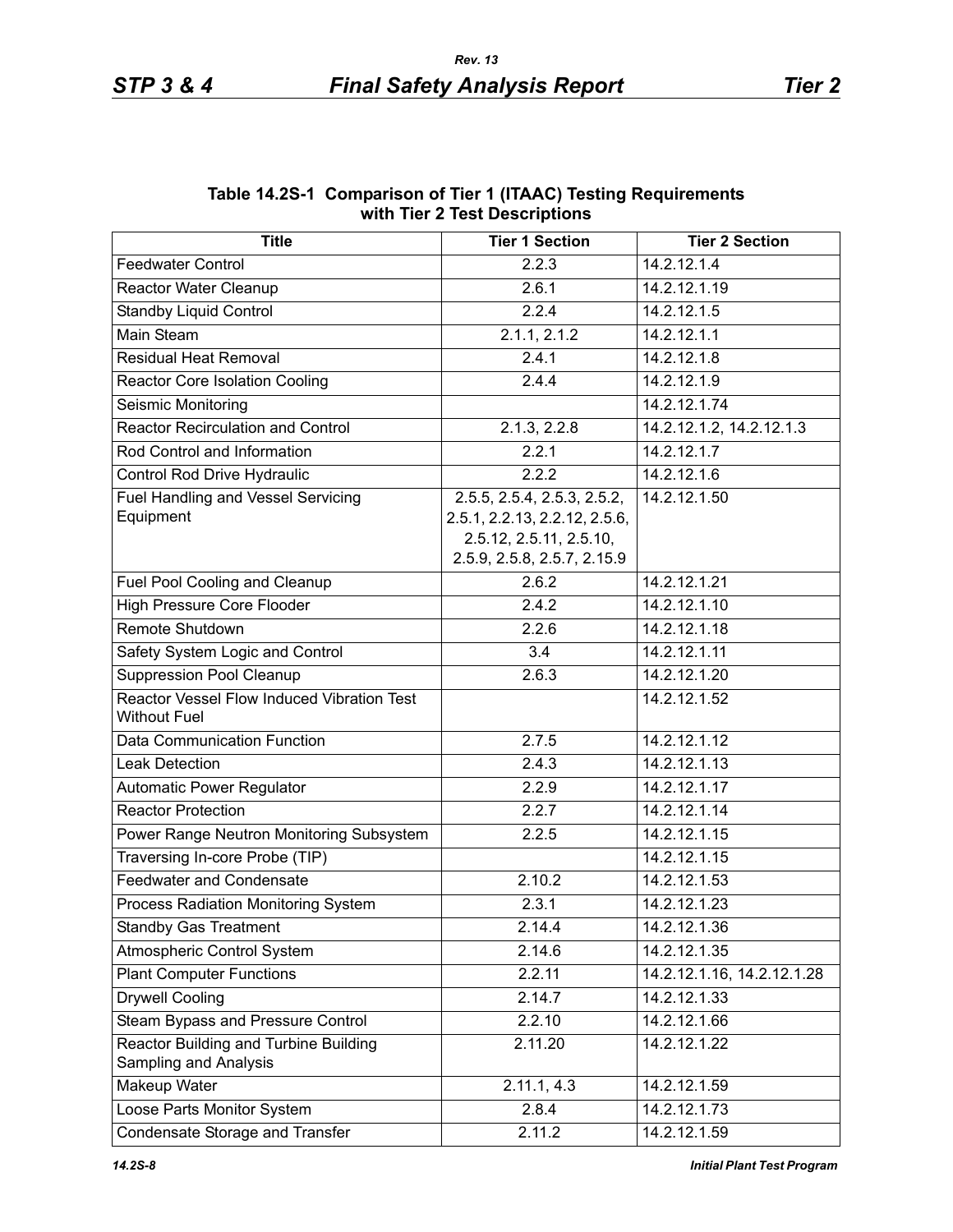| <b>Title</b>                                                      | <b>Tier 1 Section</b> | <b>Tier 2 Section</b> |
|-------------------------------------------------------------------|-----------------------|-----------------------|
| Fire Protection Building HVAC                                     |                       | 14.2.12.1.34          |
| Radwaste Sumps                                                    | 2.9.1                 | 14.2.12.1.76          |
| Neutron Monitoring, Startup Range Neutron<br>Monitoring Subsystem | 2.2.5                 | 14.2.12.1.15          |
| Filter Demineralizer Resin Transfer                               |                       | 14.2.12.1.76          |
| <b>Fire Protection</b>                                            | 2.15.6                | 14.2.12.1.48          |
| Potable Water and Sanitary Waste                                  | 2.22.23               | 14.2.12.1.79          |
| <b>Reactor Building Cooling Water</b>                             | 2.11.3                | 14.2.12.1.29          |
| <b>Turbine Building Cooling Water</b>                             | 2.11.4                | 14.2.12.1.62          |
| <b>Reactor Building Service Water</b>                             | 2.11.9, 4.5           | 14.2.12.1.61          |
| Normal Chilled Water                                              | 2.11.5                | 14.2.12.1.33          |
| <b>Emergency Chilled Water</b>                                    | 2.11.6                | 14.2.12.1.32          |
| <b>Building Cranes and Handling Equipment</b>                     | 2.15.3                | 14.2.12.1.50          |
| Miscellaneous Non-Radioactive Drains -<br>Nuclear Island          |                       | 14.2.12.1.49          |
| Service Air - Nuclear Island                                      | 2.11.11               | 14.2.12.1.27          |
| Instrument Air - Nuclear Island                                   | 2.11.12               | 14.2.12.1.27          |
| Nitrogen Supply System - Nuclear Island                           | 2.11.13               | 14.2.12.1.28          |
| Electric Power Distribution - Nuclear Island                      | 2.12.1                | 14.2.12.1.45          |
| Vital AC Power Supply - Nuclear Island                            | 2.12.14               | 14.2.12.1.45          |
| Instrument and Control Power Supply -<br>Nuclear Island           | 2.12.15               | 14.2.12.1.45          |
| Lighting and Servicing Power Supply -<br>Nuclear Island           | 2.12.17               | 14.2.12.1.45          |
| <b>DC Power Supply</b>                                            | 2.12.12               | 14.2.12.1.45          |
| <b>Emergency Diesel Generator</b>                                 | 2.12.13               | 14.2.12.1.45          |
| Plant Grounding - Nuclear Island                                  | 2.12.9                | 14.2.12.1.45          |
| Raceway System - Nuclear Island                                   | 2.12.8                | 14.2.12.1.45          |
| <b>Reactor Building HVAC</b>                                      | 2.15.5                | 14.2.12.1.34          |
| <b>Control Building HVAC</b>                                      | 2.15.5                | 14.2.12.1.34          |
| <b>Technical Support Center HVAC</b>                              |                       | 14.2.12.1.34          |
| Water Treatement Building HVAC                                    |                       | 14.2.12.1.34          |
| <b>Switchgear Building HVAC</b>                                   | 2.15.5                | 14.2.12.1.34          |
| Hot Machine Shop HVAC                                             |                       | 14.2.12.1.34          |
| Radwaste Tunnel HVAC                                              |                       | 14.2.12.1.34          |
| Switchyard Systems                                                | 2.12.1, 4.2           | 14.2.12.1.45          |
| Area Radiation Monitoring                                         | 2.3.2                 | 14.2.12.1.24          |
| <b>Containment Atmospheric Monitoring</b>                         | 2.3.3                 | 14.2.12.1.26          |

#### **Table 14.2S-1 Comparison of Tier 1 (ITAAC) Testing Requirements with Tier 2 Test Descriptions (Continued)**